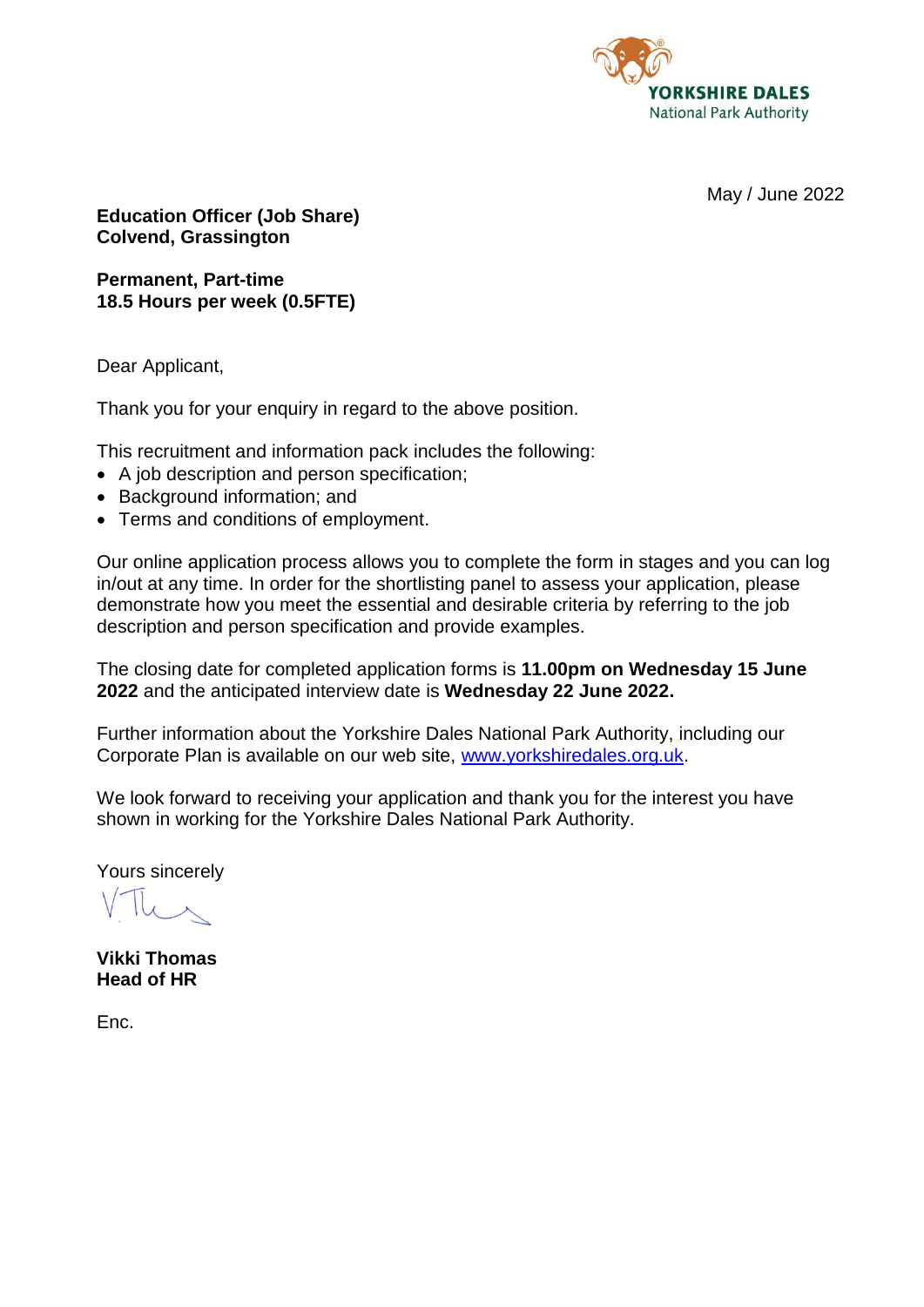# **YORKSHIRE DALES NATIONAL PARK AUTHORITY JOB DESCRIPTION**

| <b>JOB TITLE</b>        | <b>Education Officer</b>            |
|-------------------------|-------------------------------------|
| GRADE:                  | Band D                              |
| <b>RESPONSIBLE TO:</b>  | Education and Engagement Manager    |
| <b>RESPONSIBLE FOR:</b> | No direct management responsibility |

# OBJECTIVES OF THE POST:

The objective of this post is to deliver the Authority's education programme in and around the National Park. Through curriculum and skills-based activities the programme aims to better connect school children and students of all ages with the environment and increase their knowledge and understanding of the National Park.

In particular, it will do this by:

- Developing and delivering a range of curriculum activities to students from early years through to tertiary education including fieldwork sessions, and classroom based lessons, assemblies, talks and walks.
- Working in partnership with schools and organisations to increase the reach and capacity of the Authority's education resource.

This post sits with the education and engagement team, and is expected to help deliver across the full range of the team's learning and engagement work, as required.

#### DUTIES & RESPONSIBILITIES

To develop, organise and deliver a range of curriculum based activities to school children and students from early years through to tertiary education including fieldwork sessions, enquiry based work, and classroom based lessons, assemblies, talks and walks.

To deliver activities to a high quality in an engaging manner, appropriate to the audience and consistent with the Authority's curriculum material and lesson plans.

To undertake all aspects of preparation required including: completing risk assessments, booking forms, collecting and maintaining equipment and resources, communicating with the school and other adults involved and where required, liaising with landowners and other organisations about activities.

To undertake evaluation and feedback exercises with groups and to complete reporting after education visits including, where necessary, collating evaluation data collected together with reports from other participants, leaders and organisations.

To produce regular reports to show outputs against performance indicators and identify learning and implement improvements in response to this and other feedback.

To work with relevant Authority staff and external organisations to refine and develop new educational programmes in line with the national curriculum and Authority objectives and particular needs of schools.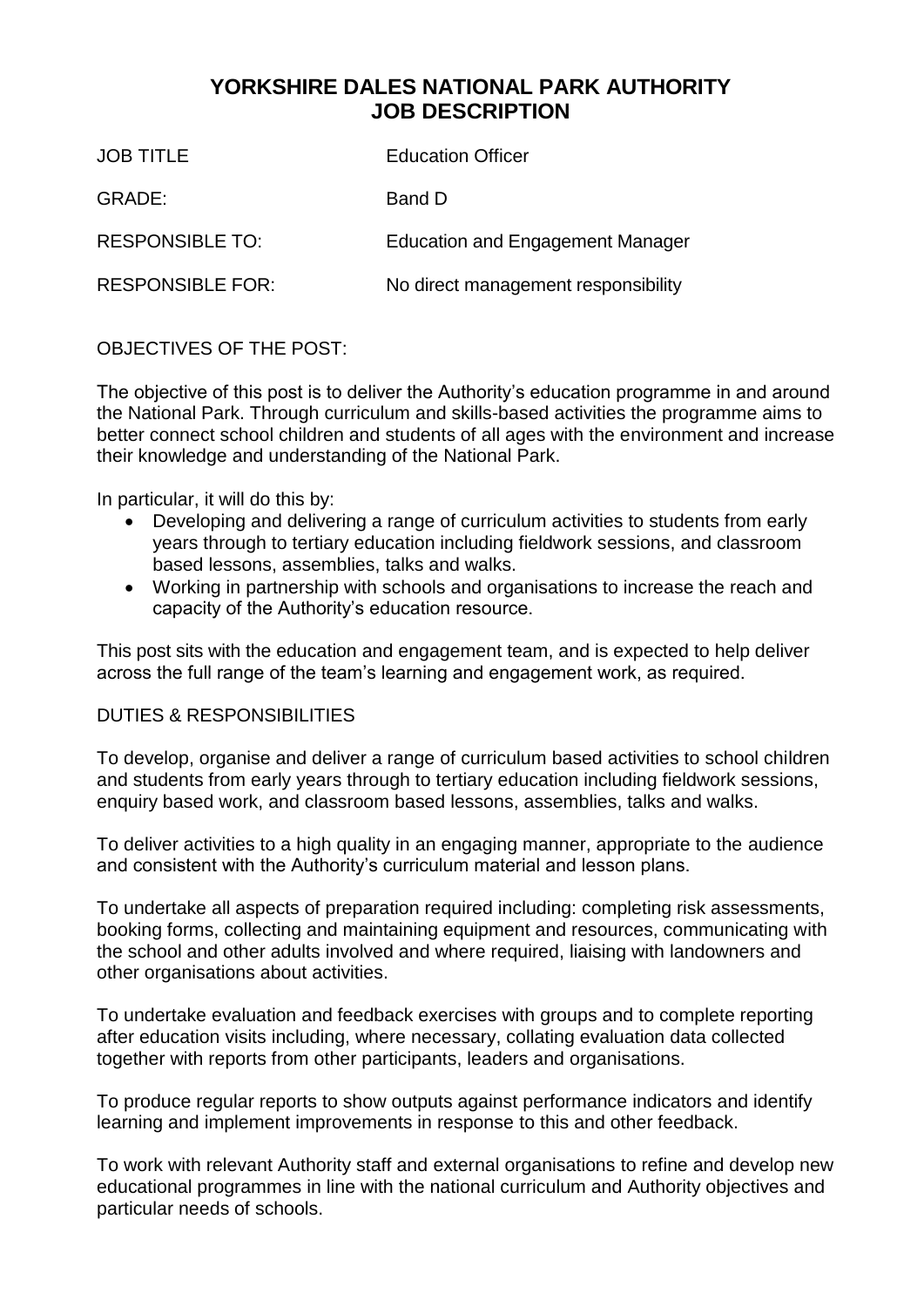To develop partnerships and projects that extend the reach and capacity of the Authority's education programme.

To be pro-active in communicating with schools for example through regular networking sessions.

Undertake research for, and development of learning materials and resources including for the learning area of the Authority's website.

To supervise volunteers, work experience students, and support teacher placements.

To run training sessions for teachers to support the Authority's education programme.

To build a network of contacts and good working relationships with individuals, schools and other bodies and educational establishments, in the National Park's catchment area,

To work with colleagues across the Authority e.g. Dales Countryside Museum and the Ranger service, to deliver an integrated park-wide education programme and produce agreed and targeted information and publications.

To work with, and where relevant supervise and train volunteers to help deliver education activities.

To develop and manage specific one-off education events or courses as appropriate.

To manage budget(s) assigned to the post and/or education programme, and related initiatives as appropriate including producing budget bids and forecasts against allocation, and helping with grant claims where appropriate.

To comply with the Authority's Health and Safety policies, Codes of Safe Working Practice and child protection policy.

Such other duties as are commensurate with the objectives and grade of the post, as directed from time to time by the Chief Executive.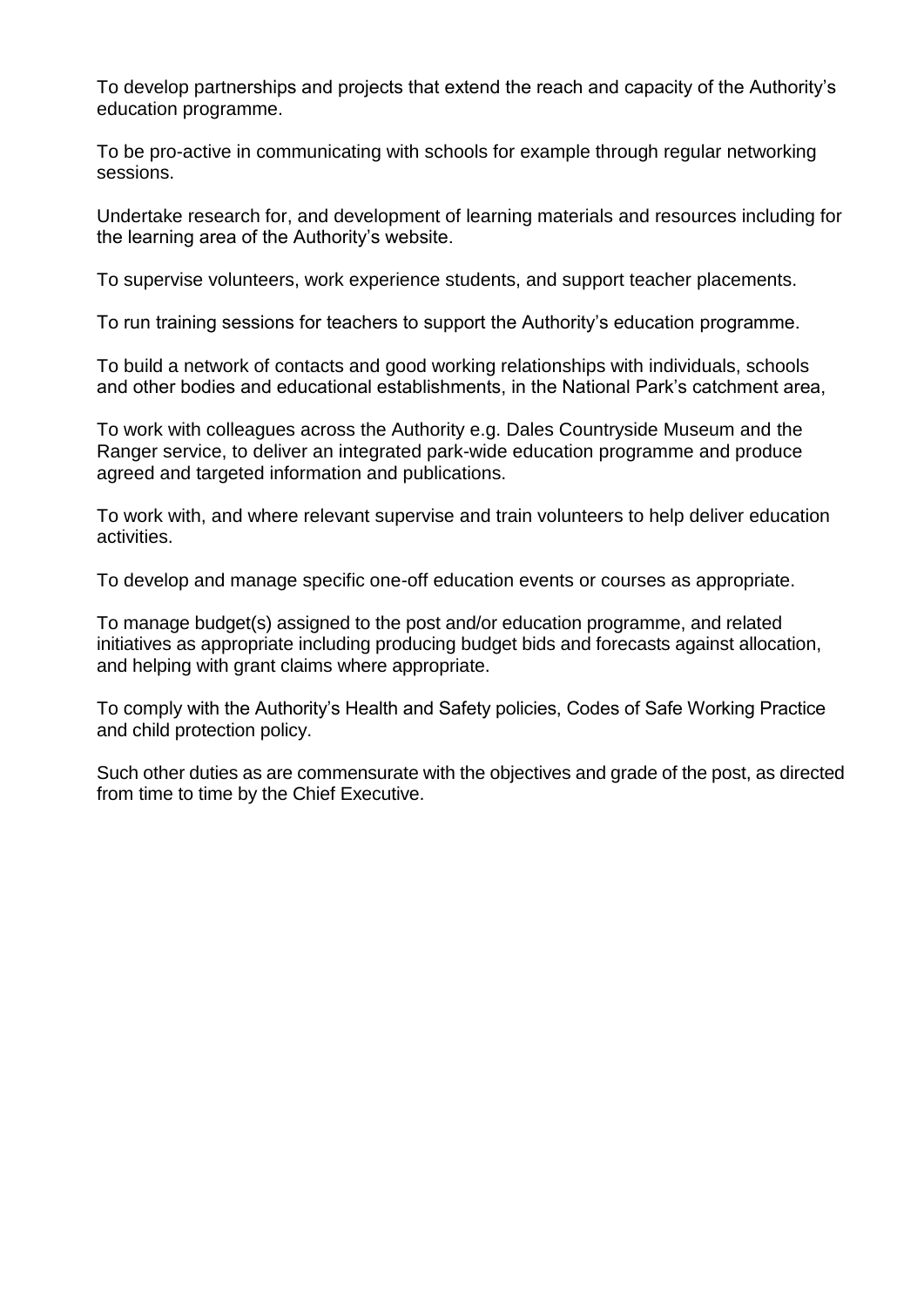## **PERSON SPECIFICATION EDUCATION OFFICER**

| <b>QUALIFICATIONS:</b>                                                                                                                                                      | <b>Essential</b> | <b>Desirable</b> |  |
|-----------------------------------------------------------------------------------------------------------------------------------------------------------------------------|------------------|------------------|--|
| A level 6 (degree level) qualification, preferably in an<br>environmental subject.                                                                                          | $\checkmark$     |                  |  |
| Appropriate outdoor qualification e.g. Hill and Moorland Award, or<br>willingness and ability to achieve relevant award                                                     |                  |                  |  |
| <b>EXPERIENCE:</b>                                                                                                                                                          |                  |                  |  |
| Considerable teaching or group leader experience.                                                                                                                           | $\checkmark$     |                  |  |
| Experience of developing and delivering curriculum based<br>outdoor learning activities to meet the needs of schools and<br>learners                                        | ✓                |                  |  |
| Experience of working with partners to achieve strategic<br>objectives and agreed outputs                                                                                   | $\checkmark$     |                  |  |
| Experience of working with volunteers                                                                                                                                       |                  | ✓                |  |
| <b>SKILLS AND PERSONAL QUALITIES:</b>                                                                                                                                       |                  |                  |  |
| Some knowledge, interest and passion for the natural world                                                                                                                  | $\checkmark$     |                  |  |
| Substantial knowledge of health, safety and wellbeing practices<br>relating to the safe delivery of activities                                                              | ✓                |                  |  |
| Access to a car or access to a means of mobility support to meet<br>demands of the post (if driving must have a current valid driving<br>licence and appropriate insurance) | ✓                |                  |  |
| Excellent communication and inter-personal skills                                                                                                                           | $\checkmark$     |                  |  |
| Good organisational skills with the ability to prioritise workload<br>effectively to meet deadlines and manage competing demands                                            | ✓                |                  |  |
| Proficient in the use of IT, including Computer literate in the use<br>of Microsoft Office software, including Word, Power Point,<br><b>Publisher and Excel</b>             |                  |                  |  |
| Ability to work occasional evenings and weekend days to deliver<br>the objectives of the post.                                                                              | ✓                |                  |  |
| A good interest and understanding of the National Park and a firm<br>commitment to the aims of the National Park Authority.                                                 |                  |                  |  |
| A supportive and co-operative team member with the ability to<br>work independently using own initiative and as part of a multi-<br>disciplinary team.                      |                  |                  |  |
| A positive and pragmatic approach to work, with an ability to find<br>creative solutions.                                                                                   | ✔                |                  |  |
| Knowledge and use of evaluation techniques.                                                                                                                                 |                  |                  |  |

This post is subject to a Disclosure and Barring Service (DBS) check

The post works mainly with schools, to facilitate this the amount of annual leave taken during terms time is expected to be minimal.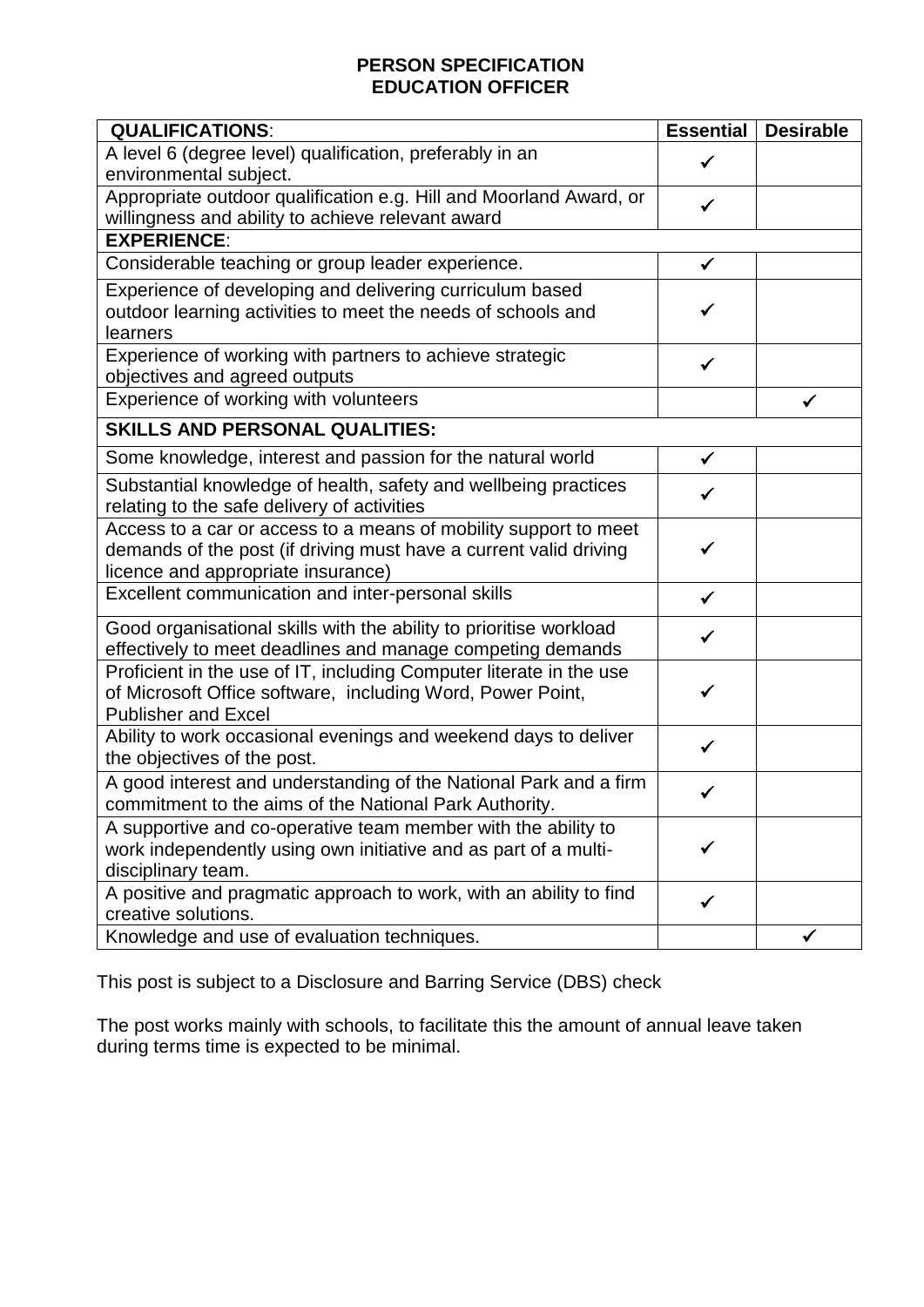# **Education Officer Based at Colvend, Grassington**



# **Background**

The Yorkshire Dales National Park was designated in 1954 in recognition of its extraordinary natural beauty, the diversity of its wildlife habitats, its rich cultural heritage and its fantastic opportunities for outdoor recreation. It is a dramatic upland dissected by numerous long glaciated valleys or dales with a resident population of over 23,000 people. The area is a working landscape, with agriculture, quarrying and tourism, offering the main employment opportunities. Indeed, it is the long history of people settling in and working this harsh environment that has created a cultural landscape recognised today as one of the most distinctive in Western Europe.

The Park is looked after by the Yorkshire Dales National Park Authority and it's the Authority's job to care for this very special place and its communities and to help people understand and share in it.

The National Park was extended to the north and west on 1 August 2016, it now covers an area of 2,179 square kilometres (841 square miles).

It is one of a family of 15 National Parks in the UK, protected for future generations to enjoy. Truly Britain's breathing spaces.

From 1974 the whole of the Yorkshire Dales National Park was administered by a Committee of North Yorkshire County Council but, as a result of the Environment Act 1995, the new National Park Authority was established on 1<sup>st</sup> April 1997. The Authority remains within the framework of local government but is independent of the counties and districts. The Authority now consists of both county council and district council representatives as well as parish representatives and members appointed by the Secretary of State.

The 1995 Environment Act revised and updated the purposes of national parks which are:

"conserving and enhancing the natural beauty, wildlife and cultural heritage of the areas, and promoting opportunities for the understanding and enjoyment of the special qualities of those areas by the public".

In pursuing these purposes, the Authority:

"shall seek to foster the economic and social wellbeing of communities within the National Park."

The National Park Authority is advised by the Chief Executive (National Park Officer), who is supported by approximately 165 staff.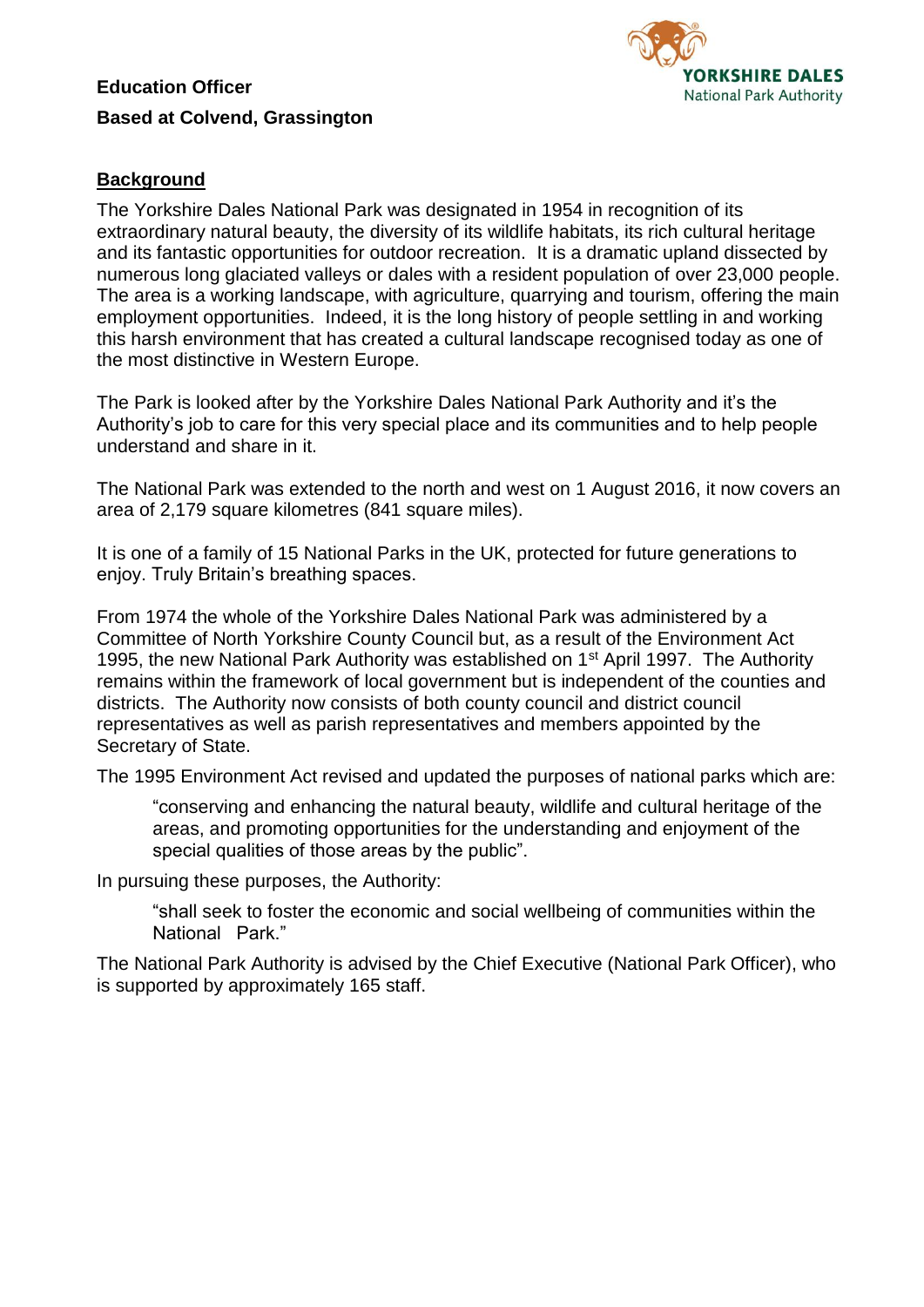

#### **Terms and condition of employment**

#### **Pay**

This role has been confirmed as a Band D Salary: £23,484 to £30,095 pro rata, per annum

## **Work Base**

Colvend, Grassington, Near Skipton, BD23 5LB There will also be some travel within the Park required as part of the role.

## **Pension**

Staff meeting the minimum criteria are automatically brought into the Local Government Pension Scheme (LGPS), unless they elect otherwise.

## **Hours of Work**

The hours of work are 18.5 hours per week (0.5FTE)

A flexitime scheme is in operation. This allows you to vary your start and finish times within set parameters to help your work fit in with your social and domestic responsibilities. If you have accrued sufficient time, the scheme allows you to take up to 12 days (pro rata'd for part time staff) extra leave during the year.

## **Holidays**

The holiday entitlement is based on length of continuous service within Local Government or related employment and calculated on a pro rata basis for part time staff.

On commencement of employment: 25 days.

After 1-year continuous service: 26 days.

After 2 years' continuous service: 27 days.

After 3 years' continuous service: 28 days.

After 4 years' continuous service: 29 days.

After 5 years' continuous service: 30 days.

Plus Bank Holidays.

## **Training and Development**

The Authority is committed to the professional and personal training and development of its staff. To support this, the Authority has achieved the national Investors in People (IIP) Standard.

An appraisal scheme is in place for all staff and opportunities to undertake in-house and external training programmes are available.